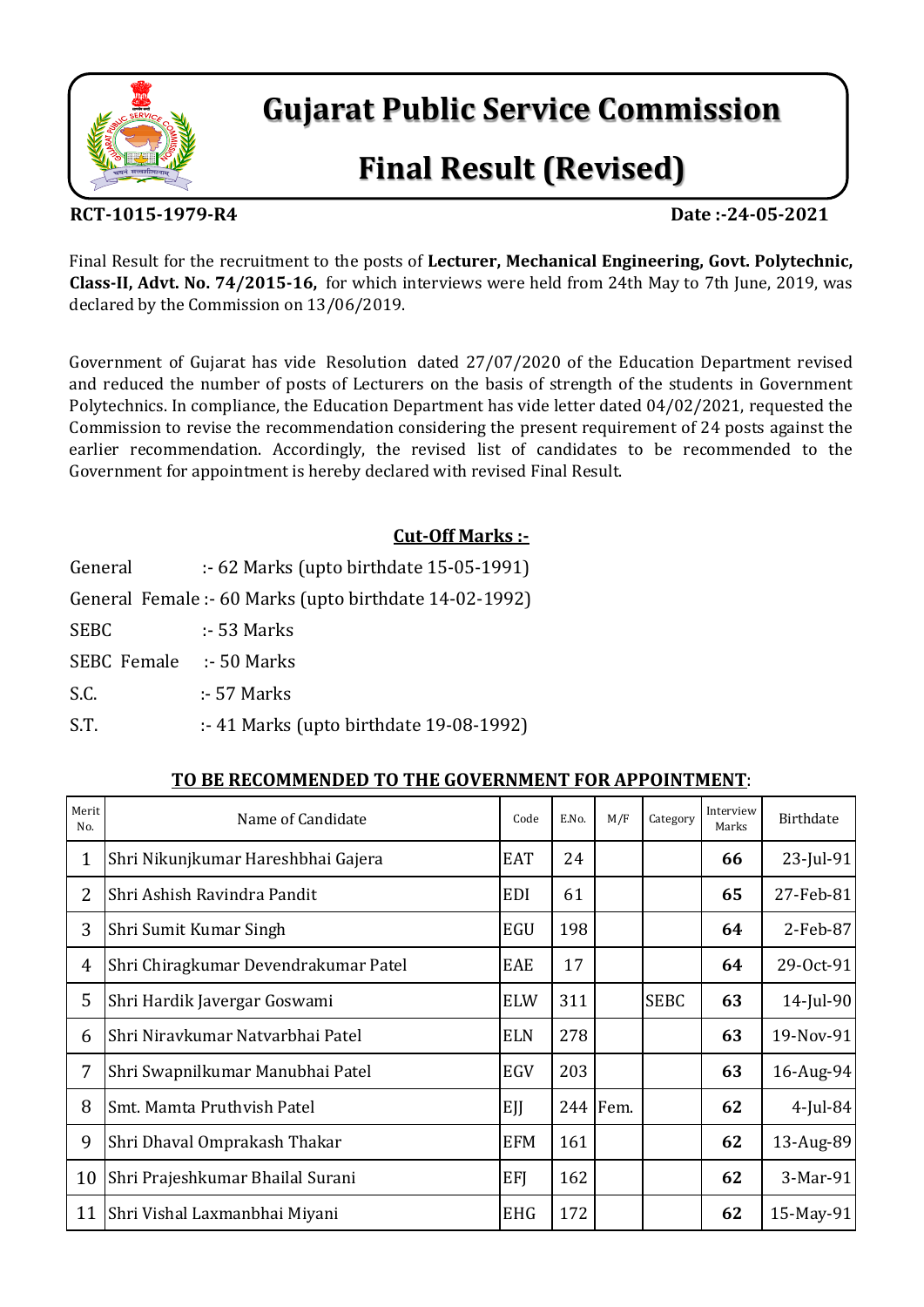| Merit<br>No. | Name of Candidate                       | Code       | E.No. | M/F      | Category    | Interview<br>Marks | <b>Birthdate</b> |
|--------------|-----------------------------------------|------------|-------|----------|-------------|--------------------|------------------|
| 12           | Smt. Hiral Shalin Mehta                 | <b>ECH</b> | 31    | Fem.     |             | 61                 | $5$ -Jan-80      |
| 13           | Smt. Bhoomika Rashmikant Shukla         | ECJ        | 92    | Fem.     |             | 60                 | 29-Oct-84        |
| 14           | Kum. Sharanya Sasidharan Nair           | <b>EBO</b> | 44    | Fem.     |             | 60                 | 14-Feb-92        |
| 15           | Shri Virpalsinh Narsangbhai Solanki     | <b>EHB</b> | 170   |          | <b>SEBC</b> | 60                 | 18-Mar-94        |
| 16           | Shri Mehulkumar Sanmukhbhai Chaudhari   | <b>EGT</b> | 175   |          | S.T.        | 59                 | 9-Dec-90         |
| 17           | Kum. Kamini Anilbhai Parmar             | <b>EHI</b> |       | 186 Fem. | S.C.        | 57                 | 19-May-88        |
| 18           | Shri Vishalkumar Rajendrakumar Bakotiya | <b>EHH</b> | 200   |          | <b>SEBC</b> | 57                 | 29-Mar-93        |
| 19           | Shri Vinaybhai Natavarbhai Jadav        | <b>EKK</b> | 253   |          | <b>SEBC</b> | 56                 | 23-Feb-86        |
| 20           | Shri Hirenkumar Jayeshbhai Wadhawana    | ECQ        | 76    |          | <b>SEBC</b> | 55                 | 16-Sep-90        |
| 21           | Shri Rajeshkumar Dulabhai Baraiya       | <b>EFQ</b> | 147   |          | <b>SEBC</b> | 53                 | $27$ -Jun-91     |
| 22           | Kum. Riddhi Anilbhai Patel              | EAR        | 18    | Fem.     | <b>SEBC</b> | 50                 | 22-Aug-93        |
| 23           | Shri Dhruv Mahendrabhai Tadvi           | <b>EBR</b> | 34    |          | S.T.        | 42                 | 25-Jun-90        |
|              | 24 Shri Ankitkumar Champakbhai Patel    | EIZ        | 238   |          | S.T.        | 41                 | 19-Aug-92        |

#### **To be kept on waiting list for General Category** :

| Sr. No.       | Name of Candidate                    | Code       | E.No. | M/F | Category | Interview<br>Marks | Birthdate    |
|---------------|--------------------------------------|------------|-------|-----|----------|--------------------|--------------|
|               | Shri Bhaveshbhai Babubhai Dholakiya  | <b>EKT</b> | 287   |     |          | 62                 | $17$ -Jul-91 |
| $\mathcal{D}$ | Shri Bhadreshbhai Himmatbhai Italiya | <b>ENC</b> | 317   |     |          | 61                 | 6-May-92     |
|               | Shri Jitendrakumar Kantilal Patel    | EGZ        | 194   |     |          | 60                 | 8-Apr-88     |

#### **To be kept on waiting list for SEBC Category Candidates Only**:

| Sr. No. | Name of Candidate              | Code       | E.No. | M/F | Category    | Interview<br>Marks | Birthdate |
|---------|--------------------------------|------------|-------|-----|-------------|--------------------|-----------|
|         | Shri Nasir Mohammedhanif Kadar | <b>ECV</b> | 80    |     | <b>SEBC</b> | 52                 | 15-Mar-88 |
| ∍       | Shri Dhaval Mangabhai Ladumor  | EHA        | 199   |     | <b>SEBC</b> | 50                 | 28-Feb-94 |

#### **To be kept on waiting list for S.C. Category Candidates Only**:

| Sr. No. | Name of Candidate                 | Code | E.No. | M/F       | Category | Interview<br>Marks | Birthdate    |
|---------|-----------------------------------|------|-------|-----------|----------|--------------------|--------------|
|         | Shri Miteshkumar Dalpatbhai Surti | EAU  | 12    |           | S.C.     | 51                 | $1-May-93$   |
|         | Kum. Jagruti Thomas Jadav         | EAI  | 21    | Fem. S.C. |          | 47                 | $27$ -Jan-93 |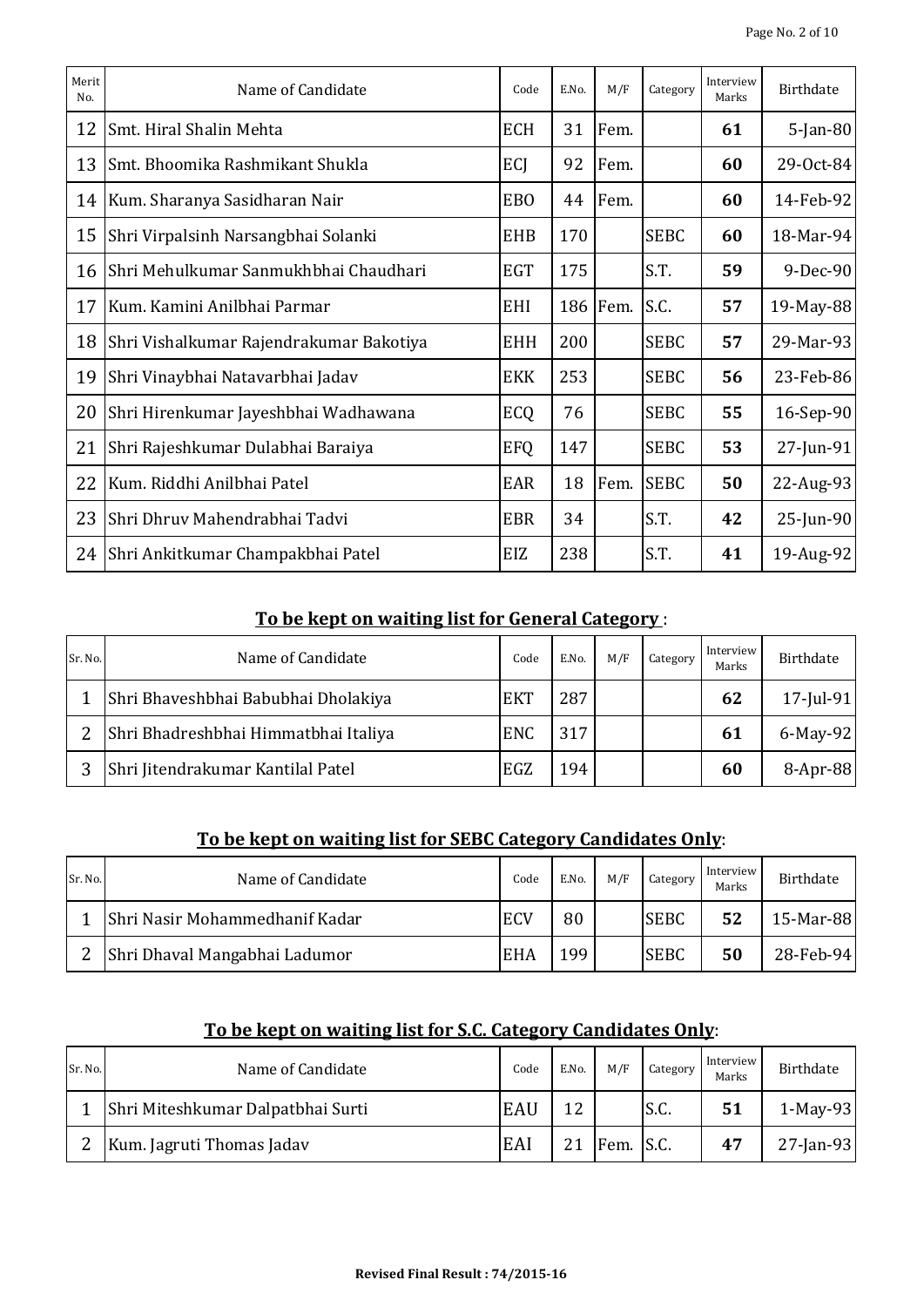| Sr. No. | Name of Candidate                  | Code       | E.No. | M/F | Category | Interview<br>Marks | <b>Birthdate</b> |
|---------|------------------------------------|------------|-------|-----|----------|--------------------|------------------|
|         | Shri Tarunkumar Sureshbhai Patel   | EIF        | 240   |     | S.T.     | 41                 | 5-May-93         |
| 2       | Shri Rahulkumar Jamubhai Chaudhari | <b>EDG</b> | 78    |     | S.T.     | 41                 | $11$ -Jul-93     |

## **To be kept on waiting list for S.T. Category Candidates Only**:

#### Marks obtained, in viva-voce, by the **unsuccessful candidates** are as under :-

| Sr. No.        | Name of Candidate                     | Code       | E.No.          | M/F  | Category    | Interview<br>Marks | <b>Birthdate</b> |
|----------------|---------------------------------------|------------|----------------|------|-------------|--------------------|------------------|
| $\mathbf 1$    | Kum. Payal Nareshbhai Kuvarani        | EAM        | $\mathbf 1$    | Fem. |             | 45                 | 14-Aug-91        |
| 2              | Kum. Dhwani Vijaybhai Sanghani        | EAD        | $\overline{2}$ | Fem. |             | 46                 | 21-Apr-92        |
| 3              | Kum. Manishaben Khimjibhai Kachhadiya | EAJ        | 3              | Fem. |             | 50                 | 10-Feb-92        |
| $\overline{4}$ | Shri Mayur Chandulal Sadatia          | EAB        | 4              |      |             | 32                 | 28-May-92        |
| 5              | Shri Monankkumar Rajeshbhai Upadhyay  | <b>EAO</b> | 5              |      |             | 35                 | 12-Jul-94        |
| 6              | Shri Sagarkumar Rameshbhai Bodar      | EAH        | 6              |      |             | 36                 | 12-Sep-92        |
| 7              | Shri Pankaj Mohanlal Leua             | EAW        | 8              |      | S.C.        | 41                 | 20-Apr-89        |
| 8              | Shri Ravindra Bhimajibhai Movaliya    | <b>EAN</b> | 9              |      |             | 52                 | 9-Jan-91         |
| 9              | Shri Manan Trilokbhai Makwana         | EAQ        | 10             |      | S.C.        | 45                 | 18-May-94        |
| 10             | Shri Dipenkumar Jayantilal Bhadaja    | EAC        | 14             |      |             | 37                 | 1-Nov-90         |
| 11             | Kum. Nehal Indravadan Joshi           | EAV        | 22             | Fem. |             | 43                 | 29-Oct-84        |
| 12             | Kum. Divyaben Thakorbhai Patel        | EAG        | 23             | Fem. | <b>SEBC</b> | 44                 | 4-Dec-92         |
| 13             | Shri Hardikkumar Devrajbhai Chaudhari | ECC        | 25             |      | <b>SEBC</b> | 30                 | 10-Aug-91        |
| 14             | Shri Krunal Govindbhai Prajapati      | <b>EBH</b> | 26             |      |             | 41                 | 15-Nov-92        |
| 15             | Shri Vijaykumar Vitthalbhai Patel     | EBC        | 27             |      |             | 59                 | 4-Dec-79         |
| 16             | Shri Kismat Gatorbhai Mer             | ECG        | 32             |      | <b>SEBC</b> | 49                 | 2-May-91         |
| 17             | Kum. Tejalben Narendrabhai Patel      | <b>EBA</b> | 33             | Fem. |             | 48                 | 28-Jun-81        |
| 18             | Shri Sumitkumar Mohanlal Thakkar      | <b>ECF</b> | 35             |      |             | 34                 | 17-Jan-93        |
| 19             | Shri Darshan Devendrabhai Pandya      | EBI        | 36             |      |             | 56                 | $1$ -Jan-93      |
| 20             | Shri Dhavalkumar Rajendrabhai Manek   | <b>EBW</b> | 37             |      |             | 41                 | 21-Jan-93        |
| 21             | Shri Jatinkumar Ashokbhai Dhameliya   | EBL        | 40             |      |             | 39                 | $6$ -Apr-92      |
| 22             | Shri Hardkumar Rashminkumar Thaker    | <b>EBM</b> | 41             |      |             | 42                 | 17-Feb-92        |
| 23             | Shri Hitesh Jayraj Daka               | ECB        | 42             |      |             | 52                 | 14-Jan-90        |
| 24             | Smt. Jyoti Kaushik Parmar             | EBE        | 45             | Fem. |             | 36                 | 12-Oct-82        |
| 25             | Shri Palakkumar Jayantibhai Patel     | <b>EBN</b> | 49             |      |             | 56                 | $11$ -Jul-91     |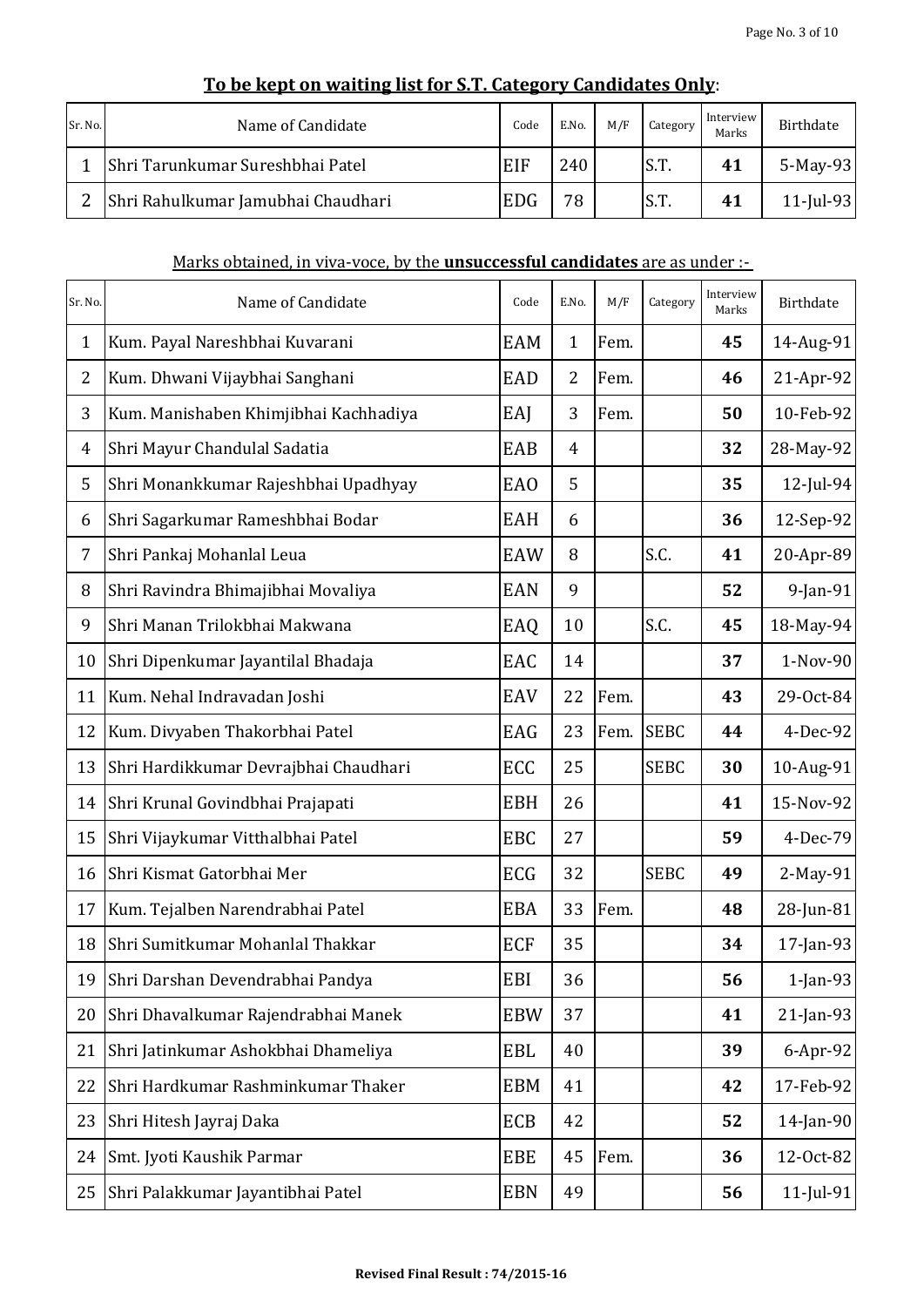| Sr. No. | Name of Candidate                        | Code            | E.No. | M/F  | Category    | Interview<br>Marks | Birthdate   |
|---------|------------------------------------------|-----------------|-------|------|-------------|--------------------|-------------|
| 26      | Kum. Pratibha Ghanshyamsingh Singh       | EAZ             | 50    | Fem. |             | 55                 | 18-Oct-89   |
| 27      | Shri Piyushkumar Bhimjibhai Savaliya     | EBZ             | 51    |      |             | 59                 | 18-Mar-92   |
| 28      | Shri Kuntalkumar Chandrakantbhai Patel   | <b>EBK</b>      | 52    |      | S.T.        | 32                 | 8-Jan-93    |
| 29      | Kum. Twinkle Pravinkumar Patel           | <b>ECE</b>      | 55    | Fem. |             | 47                 | 18-Feb-92   |
| 30      | Shri Bhavin Kanubhai Shah                | <b>EBS</b>      | 56    |      | Disable     | 54                 | 16-Nov-85   |
| 31      | Shri Amit Ghanshyamsinh Raol             | EAY             | 58    |      |             | 38                 | 28-Mar-90   |
| 32      | Kum. Divya Arunbhai Chauhan              | <b>EBP</b>      | 59    | Fem. | <b>SEBC</b> | 34                 | 15-Jul-93   |
| 33      | Kum. Hiralben Ranjitkumar Patanwadia     | <b>ECW</b>      | 63    | Fem. | <b>SEBC</b> | 35                 | 4-Jan-85    |
| 34      | Shri Himanshubhai Mansukhbhai Bambhaniya | <b>EDQ</b>      | 64    |      | <b>SEBC</b> | 38                 | 15-Jul-94   |
| 35      | Shri Neel Nileshkumar Dave               | ECY             | 65    |      |             | 59                 | 7-Aug-92    |
| 36      | Shri Mehul Atulchandra Raval             | <b>ECK</b>      | 67    |      |             | 42                 | 23-Oct-92   |
| 37      | Shri Gyanendra Kumar Vishwanath Mishra   | ECU             | 68    |      |             | 54                 | 13-Sep-86   |
| 38      | Kum. Poonam Shrinath Sharma              | <b>EDL</b>      | 69    | Fem. |             | 48                 | 4-Feb-91    |
| 39      | Kum. Riddhi Tulshibhai Kukadiya          | <b>ECM</b>      | 70    | Fem. |             | 51                 | 22-Mar-92   |
| 40      | Shri Akshay Kantibhai Chauhan            | <b>EDH</b>      | 71    |      | S.C.        | 36                 | 5-Jun-94    |
| 41      | Kum. Shilpa Goradhanbhai Rathod          | <b>EDO</b>      | 72    | Fem. | S.C.        | 35                 | 30-May-94   |
| 42      | Kum. Kalpanaben Amrutbhai Prajapati      | ECR             | 73    | Fem. | <b>SEBC</b> | 46                 | 18-Oct-92   |
| 43      | Smt. Bhavini Rasiklal Bijlani            | <b>ECT</b>      | 74    | Fem. |             | 36                 | 22-Mar-79   |
| 44      | Shri Ashish Rameshbhai Chaudhari         | ECL             | 75    |      | <b>SEBC</b> | 20                 | 20-Sep-92   |
| 45      | Smt. Manisha Chiragkumar Patel           | <b>ECN</b>      | 79    | Fem. |             | 34                 | $1$ -Jan-90 |
| 46      | Shri Bhavik Chandulal Makawana           | <b>EDE</b>      | 81    |      | S.C.        | 45                 | 25-Jul-91   |
| 47      | Shri Vijaykumar Vanrajbhai Kaliya        | <b>EDN</b>      | 82    |      | <b>SEBC</b> | 49                 | 20-Dec-90   |
| 48      | Kum. Kashmira Mohanlal Piyaja            | <b>ECX</b>      | 83    | Fem. | S.C.        | 25                 | 10-Oct-82   |
| 49      | Shri Ileshbhai Dineshbhai Gamit          | <b>ECP</b>      | 88    |      | S.T.        | 34                 | 9-Mar-93    |
| 50      | Shri Bhautikkumar Govindbhai Patel       | <b>EDC</b>      | 89    |      |             | 52                 | 3-Oct-92    |
| 51      | Shri Shaileshkumar Babulal Prajapati     | <b>EDR</b>      | 90    |      | <b>SEBC</b> | 45                 | 2-Nov-84    |
| 52      | Kum. Bijalben Jayantibhai Pandya         | EC <sub>O</sub> | 93    | Fem. |             | 50                 | 22-Dec-88   |
| 53      | Shri Haidarali Gulammahammad Luhar       | <b>EDM</b>      | 94    |      |             | 46                 | 25-Dec-91   |
| 54      | Shri Denishkumar Ramnikbhai Ghetiya      | <b>EDF</b>      | 95    |      |             | 45                 | 9-May-92    |
| 55      | Kum. Bhagyalaxmi Rameshkumar Rajgor      | <b>EDP</b>      | 96    | Fem. |             | 30                 | 29-Apr-93   |
| 56      | Kum. Roshanbanu Gulambhai Athani         | EEO             | 97    | Fem. |             | 32                 | 12-Aug-80   |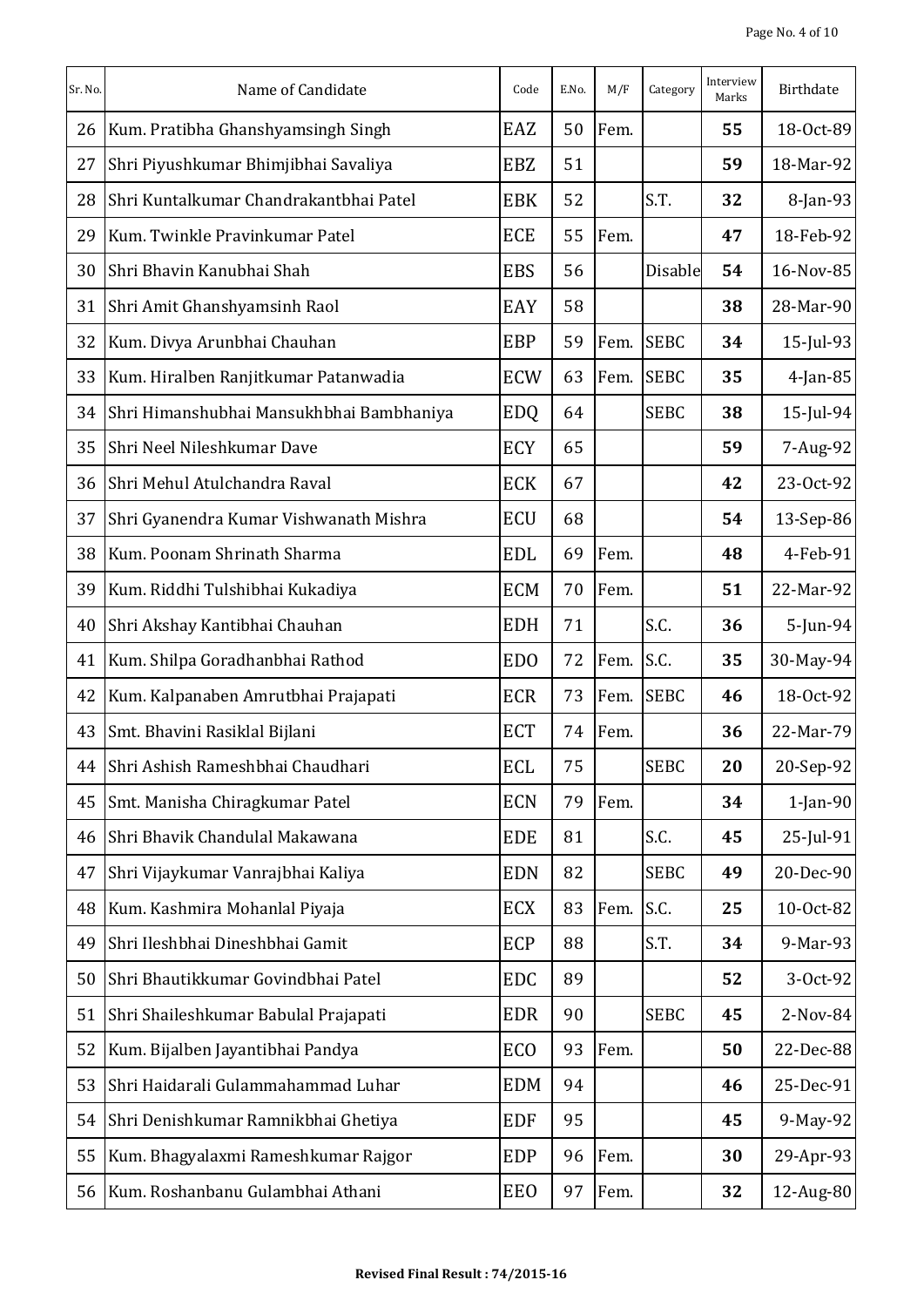| Sr. No. | Name of Candidate                    | Code       | E.No. | M/F      | Category    | Interview<br>Marks | Birthdate    |
|---------|--------------------------------------|------------|-------|----------|-------------|--------------------|--------------|
| 57      | Shri Hariketan Bipinkumar Patel      | EEJ        | 98    |          |             | 56                 | 13-Nov-87    |
| 58      | Kum. Pooja Vittalbhai Patel          | <b>EEX</b> | 99    | Fem.     |             | 50                 | 30-May-93    |
| 59      | Kum. Vidya Manojbhai Kapuriya        | <b>EEH</b> |       | 100 Fem. |             | 36                 | $6-0ct-93$   |
| 60      | Kum. Hemangini Narendra Sharma       | <b>EDY</b> |       | 102 Fem. |             | 43                 | $21$ -Jan-92 |
| 61      | Shri Sanjaybhai Avsubhai Bagul       | <b>EDV</b> | 104   |          | S.T.        | 35                 | $8$ -Jan-92  |
| 62      | Shri Darshan Vijaybhai Dani          | <b>EDX</b> | 105   |          |             | 37                 | $21$ -Jul-92 |
| 63      | Shri Shahrukh Akbarbhai Multani      | <b>EEV</b> | 106   |          |             | 47                 | $2-May-92$   |
| 64      | Shri Ashwin Rameshbhai Patel         | EEP        | 107   |          |             | 54                 | 27-Apr-90    |
| 65      | Shri Arshi Govind Varvariya          | <b>EDU</b> | 110   |          | <b>SEBC</b> | 45                 | 26-Jun-89    |
| 66      | Kum. Tehsinjahan Mehmoodmiyan Saiyad | <b>EET</b> |       | 111 Fem. |             | 42                 | 30-Sep-86    |
| 67      | Shri Md Najibullah Md Isha Sheikh    | EEC        | 112   |          |             | 57                 | 19-Feb-92    |
| 68      | Kum. Ripalben Pradipkumar Patel      | <b>EEU</b> |       | 113 Fem. |             | 54                 | 4-Feb-91     |
| 69      | Shri Swapnil Navinbhai Vanjara       | <b>EDZ</b> | 115   |          | <b>SEBC</b> | 38                 | 13-Mar-89    |
| 70      | Shri Sumit S K Yadav Kumar           | <b>EEF</b> | 116   |          |             | 56                 | 20-Sep-90    |
| 71      | Shri Prashant Nileshbhai Mangukiya   | <b>EEE</b> | 117   |          |             | 47                 | 25-Aug-93    |
| 72      | Shri Hardik Ashwin Patel             | <b>EFA</b> | 119   |          |             | 41                 | 27-Nov-91    |
| 73      | Kum. Rajshree Yogesh Kokate          | <b>EEA</b> |       | 121 Fem. |             | 49                 | 24-May-75    |
| 74      | Shri Mayankkumar Pravinbhai Patel    | EFB        | 122   |          |             | 40                 | 15-Sep-93    |
| 75      | Shri Imran Samimbhai Ansari          | <b>EDT</b> | 123   |          |             | 50                 | $4$ -Jun-93  |
| 76      | Shri Uchit Jayantibhai Patel         | <b>EEZ</b> | 124   |          |             | 58                 | 25-Aug-88    |
| 77      | Kum. Amita Nandlalbhai Parmar        | EEB        |       | 125 Fem. | <b>SEBC</b> | 35                 | $7-Dec-92$   |
| 78      | Kum. Dharini Kirankumar Shah         | <b>EDS</b> |       | 126 Fem. |             | 36                 | 2-Oct-84     |
| 79      | Shri Amirkumar Dilipbhai Patel       | <b>EEY</b> | 127   |          |             | 49                 | 7-Jul-88     |
| 80      | Shri Ketankumar Bhagavanbhai Patel   | <b>EDW</b> | 128   |          |             | 36                 | 9-May-89     |
| 81      | Shri Mitulkumar Kanaiyalal Pandya    | EEQ        | 129   |          |             | 28                 | 31-Oct-94    |
| 82      | Shri Vishalkumar Narottambhai Patel  | <b>EEG</b> | 130   |          |             | 33                 | $7-Apr-92$   |
| 83      | Shri Vipulbhai Bhagvanbhai Patel     | <b>EES</b> | 131   |          |             | 44                 | $21$ -Jun-90 |
| 84      | Shri Chintan Amrutlal Patel          | EEI        | 132   |          |             | 42                 | 11-Aug-90    |
| 85      | Kum. Smruti Prakashbhai Mistri       | <b>EFL</b> |       | 133 Fem. | <b>SEBC</b> | 22                 | $25$ -Jan-93 |
| 86      | Kum. Kajal Vasudev Hardasani         | EGD        |       | 134 Fem. |             | 60                 | 22-Sep-92    |
| 87      | Kum. Hani Lalitkumar Chotai          | <b>EFK</b> |       | 135 Fem. |             | 58                 | 21-Oct-81    |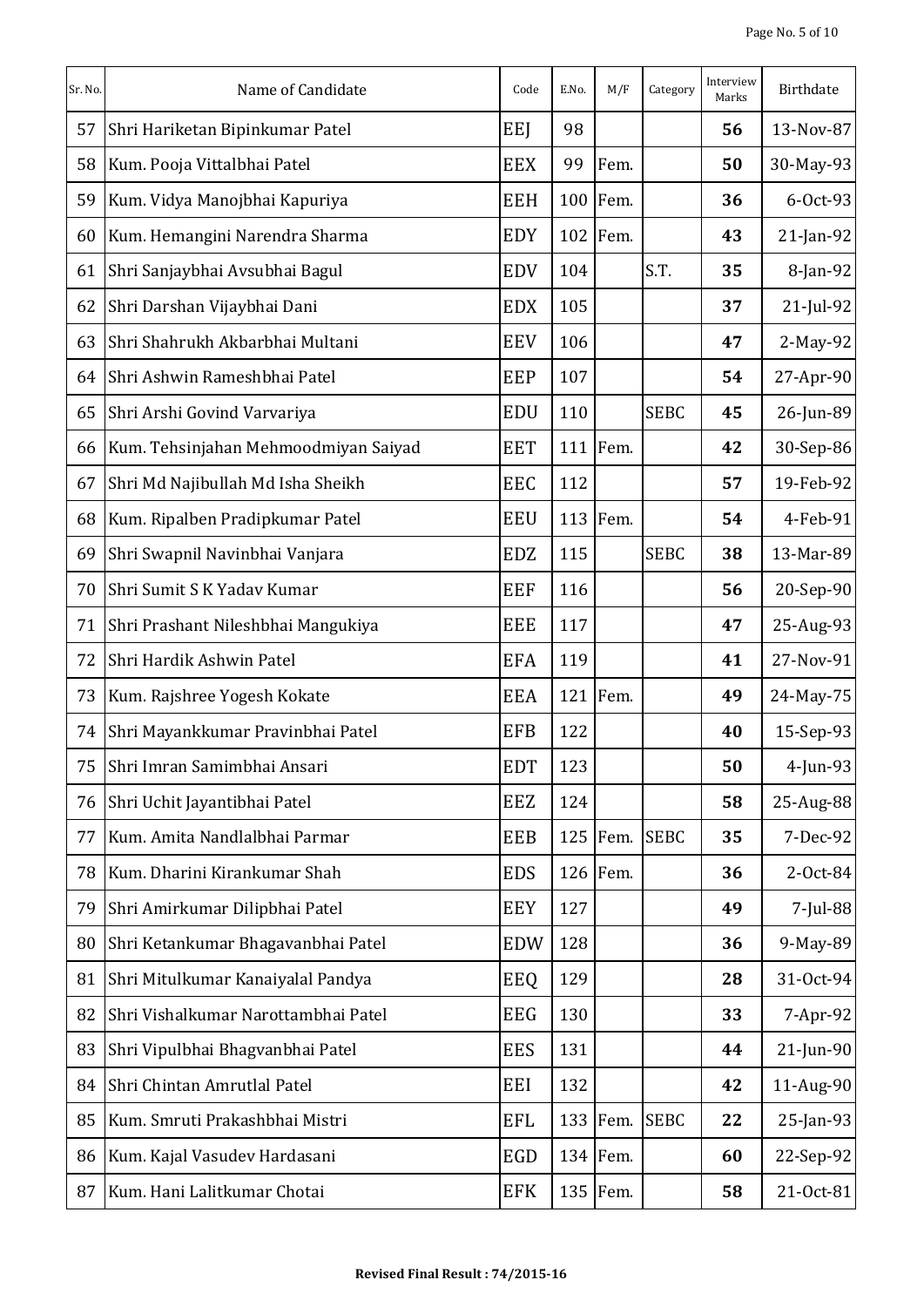| Sr. No. | Name of Candidate                        | Code       | E.No. | M/F      | Category    | Interview<br>Marks | Birthdate   |
|---------|------------------------------------------|------------|-------|----------|-------------|--------------------|-------------|
| 88      | Kum. Archanaben Manubhai Prajapati       | <b>EFG</b> |       | 136 Fem. | <b>SEBC</b> | 36                 | 6-Oct-90    |
| 89      | Shri Nitinbhai Madhubhai Gothi           | EGC        | 138   |          |             | 41                 | 1-Mar-91    |
| 90      | Shri Dipeshkumar Kanubhai Radadiya       | <b>EFF</b> | 139   |          |             | 37                 | 20-May-92   |
| 91      | Shri Jaydeep Babubhai Dobariya           | EGG        | 140   |          |             | 59                 | 2-Mar-92    |
| 92      | Kum. Heenaben Narayanbhai Chaudhary      | <b>EFU</b> |       | 141 Fem. | <b>SEBC</b> | 35                 | 13-Jul-92   |
| 93      | Shri Sanjaykumar Babubhai Vaghasiya      | <b>EFN</b> | 142   |          |             | 34                 | 1-Aug-92    |
| 94      | Smt. Parita Jigish Sheth                 | EFE        |       | 144 Fem. |             | 58                 | 13-Aug-83   |
| 95      | Shri Rinalkumar Jagdishbhai Patel        | EFC        | 145   |          |             | 35                 | 23-Sep-90   |
| 96      | Smt. Roshniben Arunkumar Patel           | EGI        |       | 148 Fem. |             | 41                 | 17-Sep-85   |
| 97      | Kum. Mitaleeben Jagadishbhai Patel       | <b>EFH</b> |       | 152 Fem. | <b>SEBC</b> | 20                 | 2-May-93    |
| 98      | Shri Ilyas Ikbalbhai Mor                 | <b>EFX</b> | 153   |          | <b>SEBC</b> | 40                 | 4-Mar-91    |
| 99      | Shri Parthkumar Prakashbhai Patel        | <b>EFO</b> | 155   |          |             | 38                 | 25-Nov-93   |
| 100     | Shri Ramesh Laljibhai Sagapariya         | EFZ        | 156   |          |             | 53                 | $1$ -Jun-77 |
| 101     | Shri Ankit Laksmanbhai Shekhada          | <b>EFY</b> | 157   |          |             | 48                 | 1-Dec-90    |
| 102     | Shri Yatinkumar Hasmukhbhai Chauhan      | <b>EGF</b> | 158   |          | S.C.        | 44                 | 19-Feb-90   |
| 103     | Kum. Umangi Dhimantkumar Pathak          | <b>EGE</b> |       | 159 Fem. |             | 45                 | 18-Apr-91   |
|         | 104 Shri Nirav Babulal Prajapati         | EGK        | 160   |          | <b>SEBC</b> | 41                 | 12-Dec-93   |
|         | 105 Shri Malav Jitendrakumar Purohit     | EFP        | 165   |          |             | 54                 | 17-May-92   |
|         | 106 Kum. Purvabahen Niravkumar Shah      | EGB        |       | 166 Fem. |             | 43                 | 10-Nov-93   |
| 107     | Shri Nikunjkumar Kanubhai Patel          | <b>EFR</b> | 167   |          |             | 42                 | 4-Sep-93    |
|         | 108 Kum. Jinalben Mahendrabhai Prajapati | <b>EHJ</b> |       | 169 Fem. | <b>SEBC</b> | 36                 | 28-Aug-93   |
|         | 109 Shri Gaurav Ramanbhai Patel          | EGP        | 171   |          |             | 58                 | 14-Mar-92   |
| 110     | Shri Anuruddhsinh Bhavsihbhai Zala       | <b>EHK</b> | 173   |          | <b>SEBC</b> | 28                 | 29-Jun-93   |
| 111     | Shri Mihir Gokulbhai Mer                 | <b>EHN</b> | 174   |          | <b>SEBC</b> | 41                 | 7-Sep-91    |
|         | 112 Kum. Dhruma Anilkumar Patel          | <b>EHS</b> |       | 176 Fem. |             | 42                 | 30-Oct-92   |
| 113     | Shri Akshay Dilipbhai Thakkar            | <b>EHC</b> | 177   |          |             | 51                 | 6-Apr-92    |
|         | 114 Kum. Priyanka Jaysukhlal Savaliya    | <b>EHL</b> |       | 178 Fem. |             | 36                 | 17-Feb-92   |
|         | 115 Kum. Palakben Jivabhai Patel         | <b>EHM</b> |       | 179 Fem. |             | 55                 | 22-Jan-92   |
|         | 116 Shri Jigneshkumar Amrutlal Patel     | EGY        | 180   |          |             | 37                 | 5-Jul-93    |
| 117     | Shri Jyotindrakumar Kasanjibhai Gamit    | <b>EHV</b> | 181   |          | S.T.        | 32                 | 5-Oct-92    |
|         | 118 Shri Sunilkumar Kantilal Patel       | <b>EGN</b> | 183   |          |             | 47                 | 17-Nov-88   |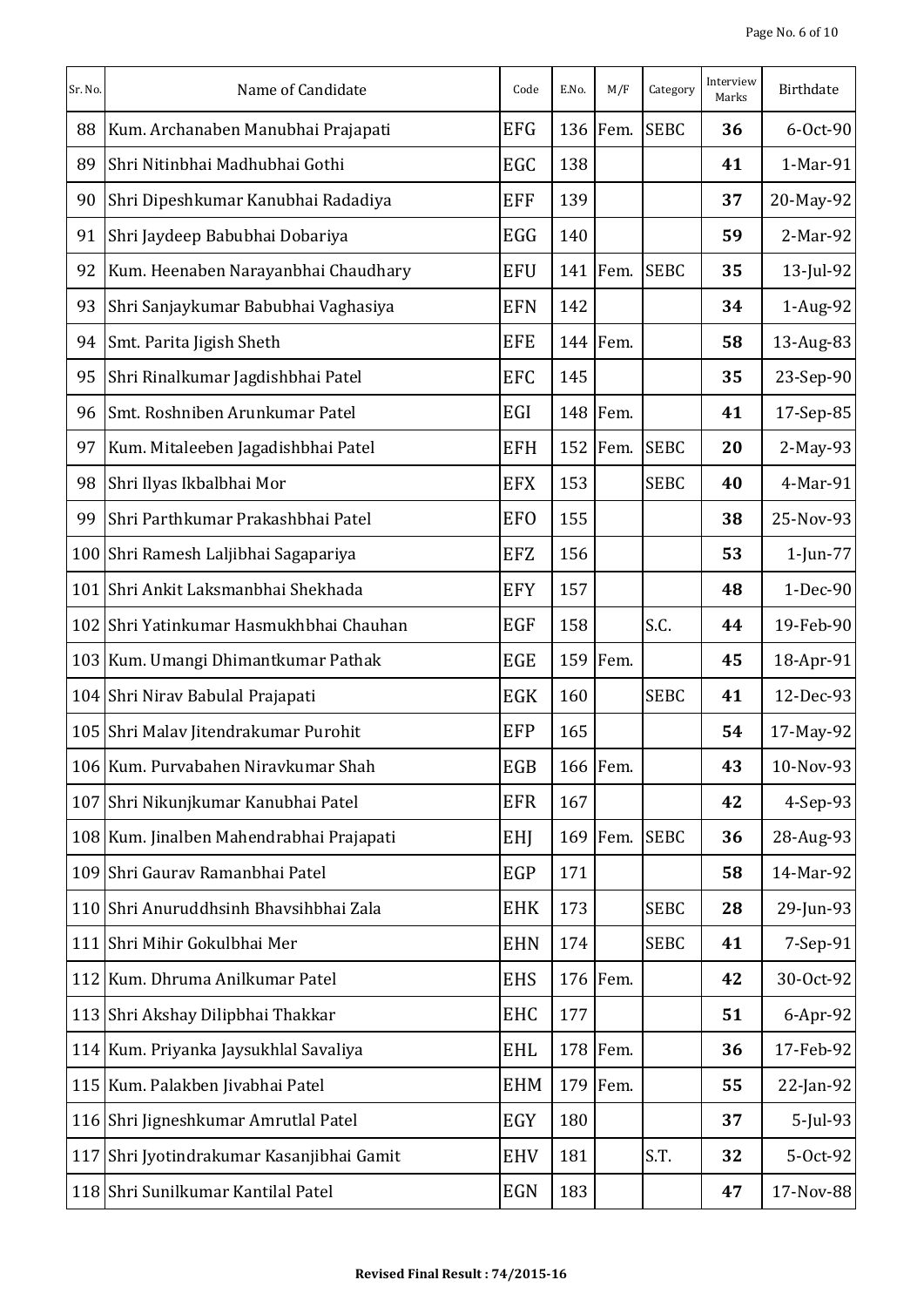| Sr. No. | Name of Candidate                           | Code       | E.No. | M/F      | Category    | Interview<br>Marks | <b>Birthdate</b> |
|---------|---------------------------------------------|------------|-------|----------|-------------|--------------------|------------------|
|         | 119 Shri Savan Amrutbhai Patel              | <b>EHR</b> | 184   |          | S.T.        | 30                 | 31-Aug-93        |
| 120     | Shri Hussain Abdulhushen Pipwala            | <b>EHO</b> | 185   |          |             | 50                 | 16-Jan-87        |
| 121     | Shri Jay Dineshkumar Patel                  | <b>EHT</b> | 187   |          |             | 55                 | 1-Nov-92         |
| 122     | Shri Pratik Rameshbhai Patel                | EGW        | 188   |          |             | 47                 | 27-Apr-91        |
|         | 123 Kum. Rumana Inayathusen Patel           | EGX        |       | 190 Fem. |             | 55                 | 26-Sep-91        |
|         | 124 Shri Ashish Dineshbhai Vasiyar          | <b>EHD</b> | 191   |          |             | 40                 | 26-Apr-90        |
|         | 125 Kum. Meghna Harishchandra Khatri        | <b>EHP</b> |       | 192 Fem. |             | 42                 | 26-Dec-91        |
|         | 126 Shri Vijaykumar Dalabhai Doriya         | <b>EGO</b> | 195   |          | S.C.        | 41                 | 23-Jun-91        |
| 127     | Shri Satyajeetsinh Krishnasinh Zala         | <b>EGR</b> | 196   |          |             | 33                 | 20-Apr-90        |
|         | 128 Shri Mayabhai Bababhai Kamaliya         | EGQ        | 197   |          | <b>SEBC</b> | 39                 | 9-May-91         |
| 129     | Shri Hirenkumar Somdas Patel                | <b>EHQ</b> | 201   |          |             | 52                 | 23-Jan-89        |
|         | 130 Shri Dhruvkumar Mahipatbhai Patel       | EJB        | 206   |          |             | 46                 | 16-Jun-92        |
| 131     | Shri Hitendrakumar Ajabhai Dabhi            | EIA        | 207   |          | S.C.        | 34                 | 8-Nov-90         |
| 132     | Shri Nikhilkumar Vitthalbhai Patel          | EIJ        | 208   |          |             | 48                 | $7-Sep-89$       |
|         | 133 Smt. Varsha Kalyanjibhai Hadiyal        | EIM        |       | 211 Fem. | <b>SEBC</b> | 34                 | 16-Sep-84        |
|         | 134 Shri Jay Virendrabhai Jani              | <b>EIT</b> | 212   |          |             | 55                 | 24-Apr-92        |
|         | 135 Shri Pravin Varvabhai Bhatiya           | EIW        | 213   |          | <b>SEBC</b> | 30                 | 10-Nov-93        |
|         | 136 Kum. Reenaben Amrutlal Patel            | EIK        |       | 214 Fem. |             | 32                 | 20-May-94        |
|         | 137 Kum. Krupa Mukeshbhai Bhalodiya         | <b>EJC</b> |       | 216 Fem. |             | 50                 | 21-Mar-94        |
|         | 138 Shri Jigneshkumar Vallabhbhai Devganiya | EIC        | 218   |          | <b>SEBC</b> | 41                 | 23-Oct-93        |
|         | 139 Shri Sufiyan Rahimmiya Qureshi          | EIH        | 220   |          |             | 35                 | $12$ -Jul-90     |
|         | 140 Shri Sagarkumar Govindbhai Chaudhari    | EIX        | 221   |          | S.T.        | 31                 | $6$ -Dec-92      |
|         | 141 Shri Sagarkumar Chandulal Vagadiya      | <b>EHW</b> | 222   |          | <b>SEBC</b> | 47                 | 30-Oct-93        |
|         | 142 Kum. Heena Laxmanbhai Parmar            | <b>EIP</b> |       | 223 Fem. | S.C.        | 37                 | 9-Jul-83         |
|         | 143 Shri Hiteshkumar Kantilal Patel         | EJD        | 224   |          |             | 54                 | 29-Mar-88        |
|         | 144 Shri Rajdeepsinh Anirudhsinh Jadeja     | EIN        | 226   |          |             | 39                 | 16-Jan-93        |
|         | 145 Shri Miteshkumar Dineshbhai Patel       | EIB        | 227   |          |             | 44                 | 31-Jan-92        |
|         | 146 Shri Nikunjkumar Ashokbhai Prajapati    | <b>EHX</b> | 235   |          | <b>SEBC</b> | 38                 | 24-Nov-92        |
|         | 147 Shri Karan Ajaybhai Dutt                | EIQ        | 236   |          |             | 60                 | 28-Jul-92        |
|         | 148 Shri Prashantkumar Dineshbhai Asodariya | EIE        | 237   |          |             | 52                 | 13-Aug-91        |
|         | 149 Shri Sagar Hasmukhbhai Patel            | EIR        | 239   |          |             | 60                 | $29$ -Jul-91     |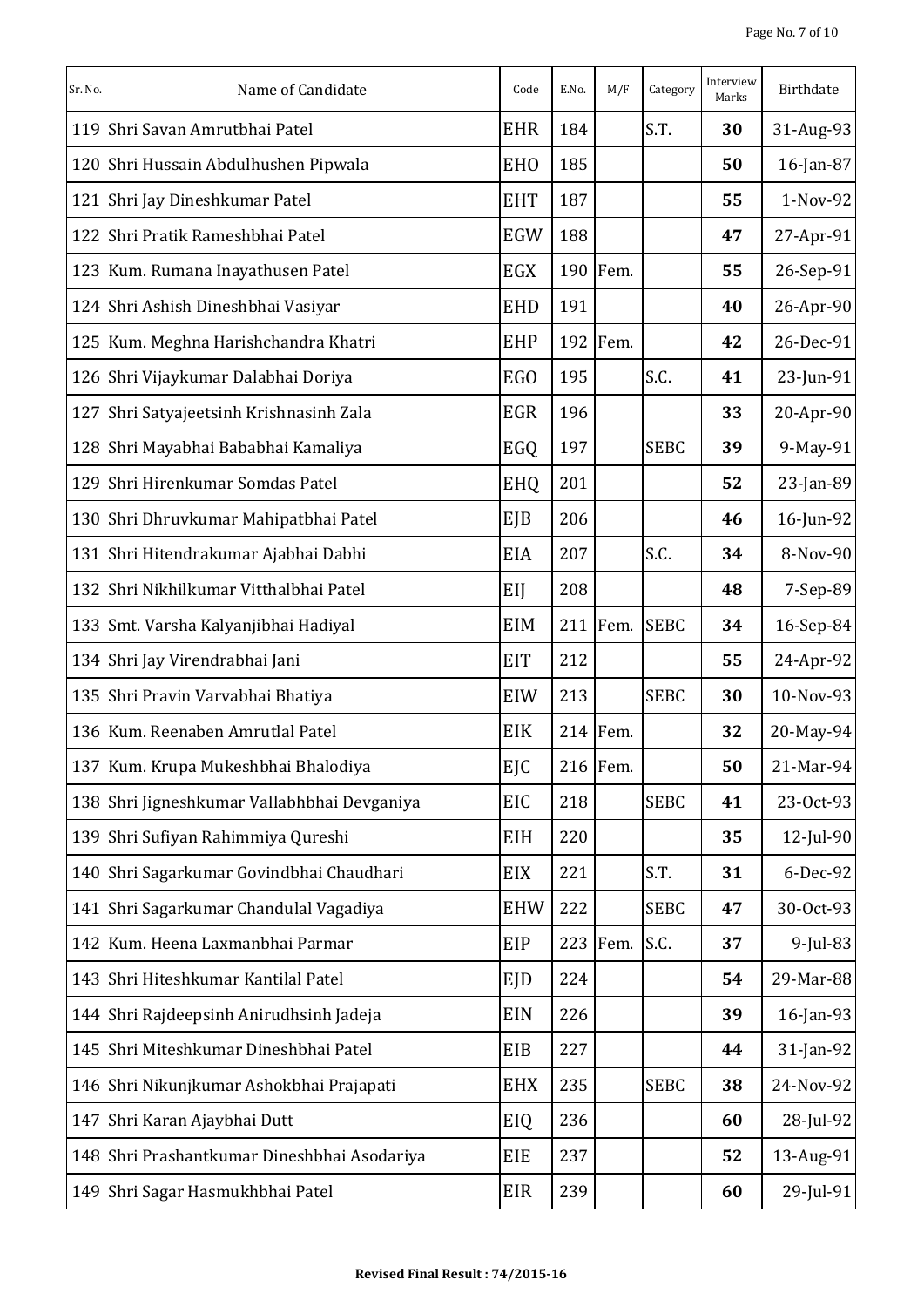| Sr. No. | Name of Candidate                          | Code       | E.No. | M/F      | Category    | Interview<br>Marks | Birthdate    |
|---------|--------------------------------------------|------------|-------|----------|-------------|--------------------|--------------|
|         | 150 Shri Rajnikant Vinodbhai Kher          | <b>EKF</b> | 242   |          |             | 57                 | 16-Nov-90    |
|         | 151 Shri Nikunjkumar Baldevbhai Prajapati  | <b>EKE</b> | 246   |          | <b>SEBC</b> | 45                 | 30-Sep-92    |
| 152     | Shri Hiren Premjibhai Kukadiya             | EJI        | 249   |          |             | 52                 | 15-Dec-92    |
|         | 153 Shri Anjalkumar Ramanlal Patel         | <b>EKL</b> | 250   |          |             | 44                 | 17-Sep-92    |
|         | 154 Shri Krisasav Vijaybahadur Bind        | EKI        | 252   |          |             | 47                 | $19$ -Jan-93 |
|         | 155 Shri Manojkumar Mavsingbhai Rathwa     | EJP        | 254   |          | S.T.        | 36                 | 13-Jan-87    |
|         | 156 Kum. Dipti Jayantilal Suthar           | EJR        |       | 256 Fem. | <b>SEBC</b> | 15                 | 16-Nov-83    |
|         | 157 Kum. Krishna Kirankumar Shah           | EJH        |       | 258 Fem. |             | 56                 | $2$ -Jun-92  |
|         | 158 Shri Keyurkumar Chhitubhai Patel       | <b>EJT</b> | 259   |          | S.T.        | 38                 | $12$ -Jul-88 |
|         | 159 Kum. Foram Rajnikant Patel             | <b>EKA</b> |       | 260 Fem. |             | 49                 | $6$ -Jun-92  |
|         | 160 Shri Govind Raghubar Prasad Das        | <b>EKM</b> | 261   |          |             | 41                 | 22-Dec-92    |
|         | 161 Shri Shyamkumar Jivabhai Timba         | <b>EKG</b> | 263   |          | <b>SEBC</b> | 38                 | 9-May-91     |
| 162     | Kum. Karishma Ramesh Advani                | EJX        |       | 270 Fem. |             | 51                 | 24-Aug-92    |
|         | 163 Kum. Mahamakhtar Farazkhan Pathan      | EJY        |       | 273 Fem. |             | 37                 | 10-Nov-93    |
|         | 164 Kum. Pooja Baldevkumar Patel           | EJV        |       | 275 Fem. | <b>SEBC</b> | 43                 | 19-Jan-93    |
|         | 165 Shri Amul Chehorbhai Desai             | <b>ELT</b> | 279   |          | <b>SEBC</b> | 30                 | $27$ -Jan-94 |
|         | 166 Shri Jaysinh Jitendrasinh Kumpavat     | <b>EKX</b> | 280   |          |             | 36                 | $12$ -Jun-94 |
|         | 167 Kum. Upasna Vijay Sethi                | <b>ELK</b> |       | 281 Fem. |             | 35                 | 17-Jan-92    |
|         | 168 Shri Nildeepsinh Nirubha Chudasama     | EKQ        | 283   |          |             | 57                 | 13-Feb-88    |
|         | 169 Shri Himanshu Dhirubhai Raiyani        | <b>ELP</b> | 285   |          |             | 43                 | 25-Mar-91    |
| 170     | Shri Pramodbhai Babubhai Chaudhari         | <b>EKU</b> | 286   |          | <b>SEBC</b> | 38                 | 15-Oct-93    |
|         | 171 Shri Maulik Kishorbhai Bhalodiya       | ELF        | 288   |          |             | 60                 | 29-Nov-91    |
| 172     | Kum. Ashaben Dineshbhai Baraiya            | <b>ELD</b> |       | 289 Fem. | <b>SEBC</b> | 20                 | 15-Jan-91    |
| 173     | Shri Mohammed Suhail Mohammed Aiyub Shaikh | <b>ELS</b> | 290   |          |             | 53                 | 10-Mar-90    |
|         | 174 Shri Ishan Shridatt Sharma             | <b>EKV</b> | 291   |          |             | 58                 | 10-Sep-90    |
| 175     | Shri Rakeshbhai Vinodbhai Patel            | <b>ELB</b> | 292   |          | S.T.        | 34                 | 30-Aug-87    |
|         | 176 Shri Dharmesh Bachubhai Baldaniya      | ELC        | 293   |          | <b>SEBC</b> | 35                 | 1-Mar-93     |
| 177     | Shri Shubham Ramban Sharma                 | <b>EKS</b> | 294   |          |             | 43                 | $18$ -Jul-93 |
|         | 178 Shri Chintan Dahyabhai Patel           | <b>ELR</b> | 295   |          |             | 39                 | 30-Aug-88    |
|         | 179 Kum. Tejal Dineshkumar Vadher          | <b>EKY</b> |       | 298 Fem. | <b>SEBC</b> | 34                 | 30-Jun-93    |
|         | 180 Shri Vimalkumar Babubhai Chaudhari     | EKZ        | 299   |          | <b>SEBC</b> | 47                 | $9$ -Feb-93  |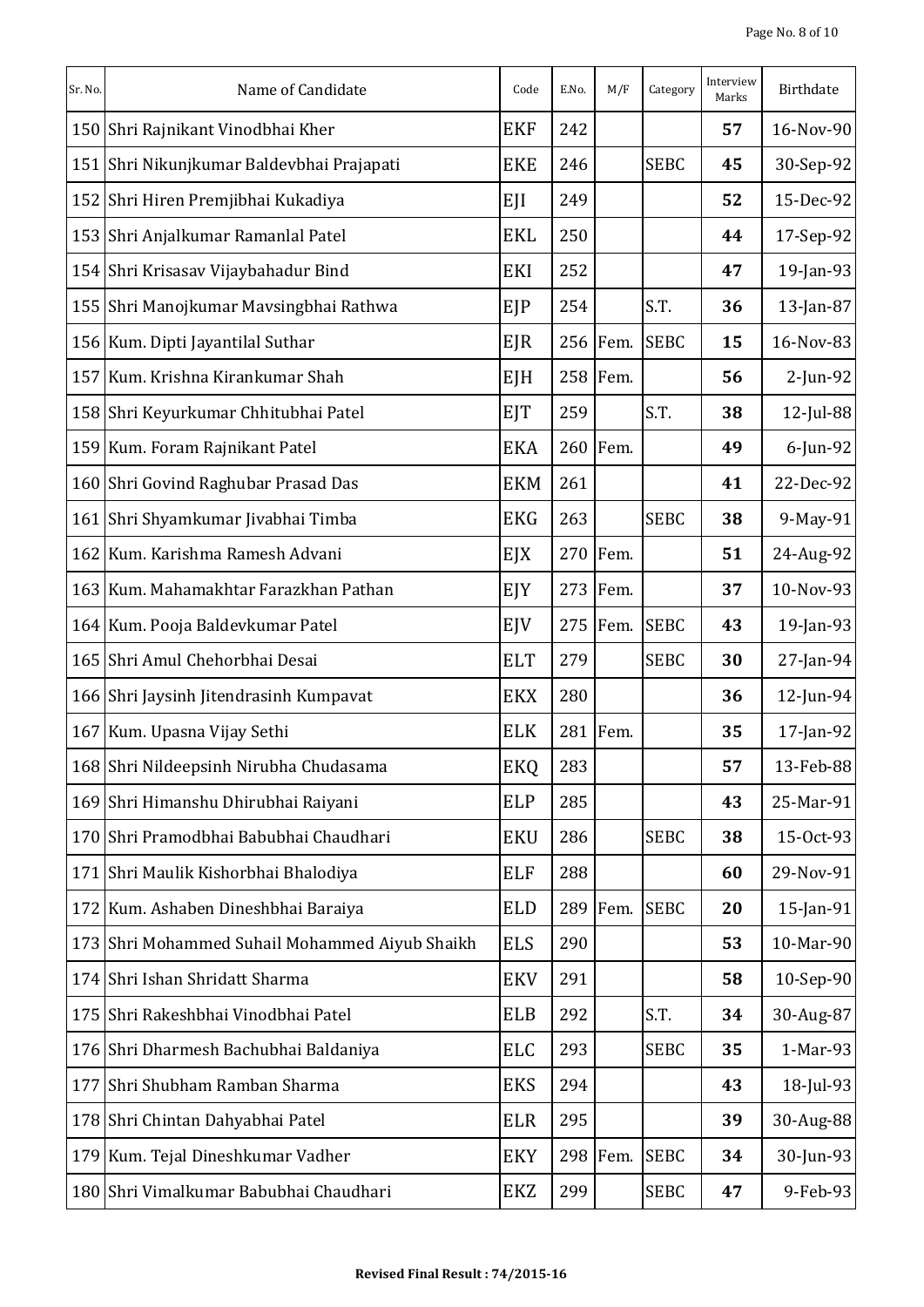| Sr. No. | Name of Candidate                          | Code       | E.No. | M/F      | Category    | Interview<br>Marks | Birthdate   |
|---------|--------------------------------------------|------------|-------|----------|-------------|--------------------|-------------|
| 181     | Smt. Neha Baiju Joshi                      | <b>ELZ</b> |       | 300 Fem. |             | 59                 | 11-Oct-83   |
| 182     | Smt. Shruti Dinkarray Raval                | <b>ELH</b> |       | 301 Fem. |             | 45                 | 2-Mar-84    |
| 183     | Kum. Bhumi Vinodbhai Raval                 | ELI        | 302   | Fem.     |             | 40                 | 30-Jun-88   |
|         | 184 Shri Harsh Rameshchandra Barot         | <b>ELU</b> | 304   |          | <b>SEBC</b> | 33                 | 6-Mar-93    |
|         | 185 Kum. Nidhi Dushyantkumar Patel         | <b>ELX</b> |       | 307 Fem. |             | 37                 | $6$ -Jun-92 |
|         | 186 Shri Vishal Sureshbhai Joshi           | <b>ELQ</b> | 308   |          |             | 45                 | 24-Sep-86   |
| 187     | Kum. Nitaben Ratilal Patel                 | <b>ELA</b> |       | 309 Fem. | S.C.        | 41                 | 26-Jun-82   |
|         | 188 Shri Milankumar Rameshbhai Patel       | <b>ELO</b> | 310   |          |             | 32                 | 29-Nov-91   |
| 189     | Shri Arpitkumar Dasharathbhai Patel        | ELJ        | 312   |          |             | 58                 | 7-Sep-93    |
|         | 190 Shri Sanjay Abhesingbhai Rathva        | <b>EMY</b> | 313   |          | S.T.        | 33                 | 3-Jan-91    |
| 191     | Shri Brijesh Nanalal Chauhan               | <b>ENA</b> | 315   |          | <b>SEBC</b> | 41                 | 21-Dec-91   |
| 192     | Kum. Smriti Ravi Shankar Srivastava        | <b>EMK</b> |       | 316 Fem. |             | 45                 | 12-Feb-90   |
| 193     | Smt. Bharti Abhijit Kshirsagar             | <b>EMO</b> |       | 318 Fem. |             | 56                 | $2$ -Jun-80 |
| 194     | Shri Jaykumar Kamleshbhai Patel            | <b>ENB</b> | 319   |          |             | 45                 | 14-Dec-92   |
|         | 195 Kum. Krupaben Jilubhai Vaniya          | EMQ        |       | 320 Fem. | <b>SEBC</b> | 36                 | 25-Aug-92   |
|         | 196 Shri Saurabh Rajendra Sharma           | <b>EME</b> | 321   |          |             | 52                 | 15-May-93   |
| 197     | Kum. Komalben Budhsinh Zala                | <b>EMW</b> |       | 322 Fem. | <b>SEBC</b> | 35                 | 15-Mar-93   |
|         | 198 Kum. Dikshitabahen Jashvantkumar Patel | EMZ        |       | 324 Fem. |             | 58                 | 6-Sep-90    |
|         | 199 Kum. Vidushi Kamlesh Kumar Shukla      | <b>EMT</b> |       | 325 Fem. |             | 46                 | 15-Oct-91   |
|         | 200 Shri Chirayu Yashwantray Chauhan       | <b>EMP</b> | 327   |          | <b>SEBC</b> | 43                 | 19-Jan-94   |
| 201     | Shri Avinashbhai Arvindbhai Rathwa         | EMI        | 329   |          | S.T.        | 34                 | $2$ -Jul-93 |
|         | 202 Shri Rakeshkumar Amrutlal Jadav        | <b>EMN</b> | 330   |          | S.C.        | 36                 | 23-Jun-91   |
| 203     | Kum. Poonamben Bharatbhai Ranpariya        | <b>EMS</b> |       | 332 Fem. |             | 51                 | 12-Sep-92   |
|         | 204 Kum. Hadiya Atif Valiulla              | <b>EMG</b> |       | 333 Fem. |             | 45                 | 28-Jan-94   |
|         | 205 Kum. Ujjwala Pralhad Bharad            | EMC        |       | 334 Fem. |             | 37                 | 21-Sep-90   |
|         | 206 Shri Kishan Dinesh Naraniya            | <b>ENE</b> | 335   |          | <b>SEBC</b> | 40                 | 21-Mar-94   |
| 207     | Smt. Jigna Sagar Bhavsar                   | EMB        |       | 336 Fem. |             | 56                 | 19-Nov-85   |
|         | 208 Shri Milankumar Atulbhai Vaghani       | <b>EMR</b> | 337   |          |             | 31                 | 18-Jul-92   |
|         | 209 Kum. Shraddha Pravinbhai Patel         | EMJ        |       | 339 Fem. |             | 46                 | 28-Sep-91   |
|         | 210 Shri Manojkumar Ramchandra Pal         | <b>EMU</b> | 340   |          |             | 59                 | 20-Jul-88   |
|         | 211 Kum. Ami Punamchandbhai Mehta          | EML        |       | 342 Fem. |             | 47                 | 13-Jun-85   |